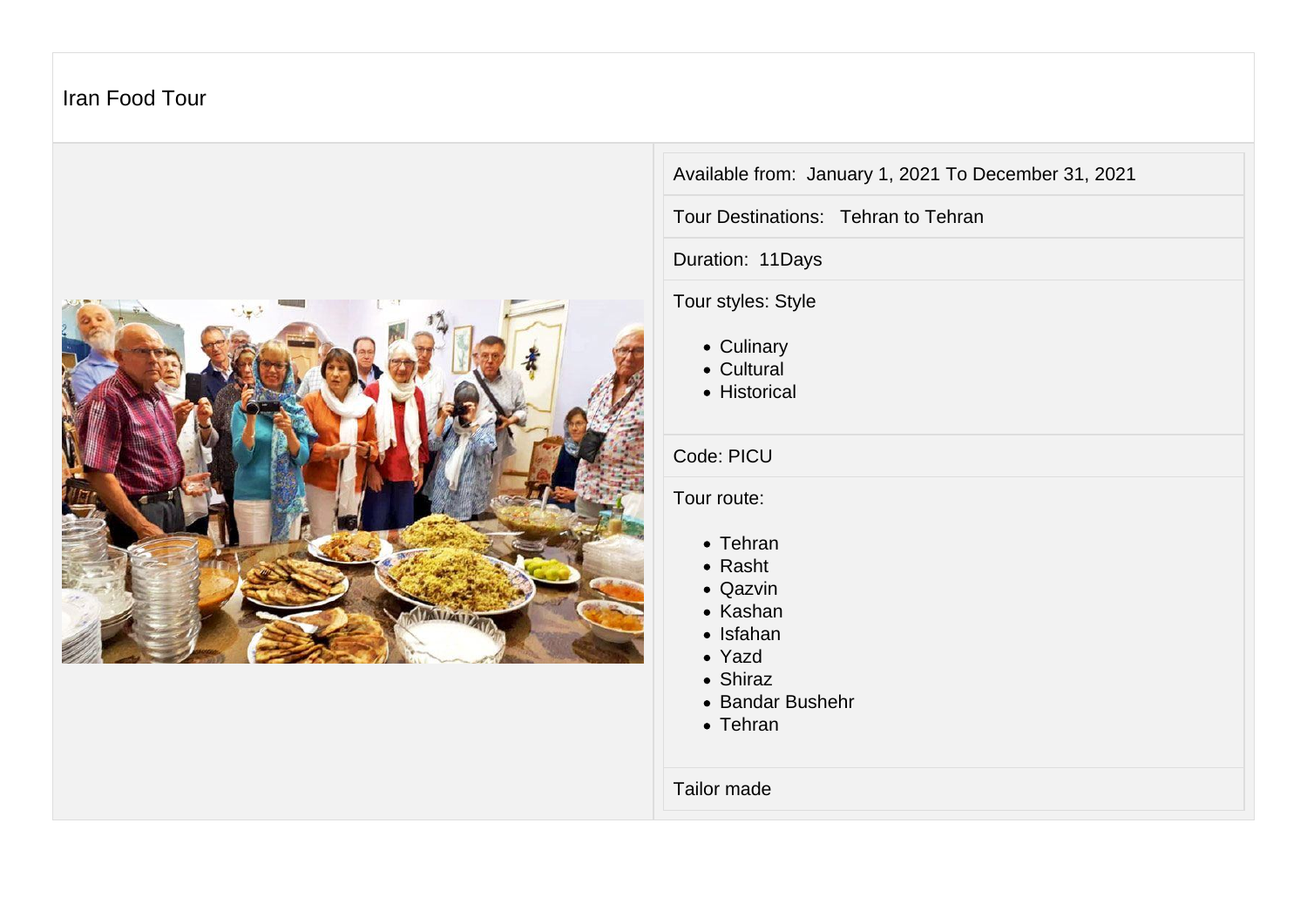# Tour highlights

Shopping at Rasht Bazaar, one of the biggest local markets with a thriving atmosphere where they sell fresh and colorful vegetables, fish, and homemade pickles.

Learning about the mouthwatering sweets of Iran like the Gaz nougat in Isfahan, brittle Sohan of Qom, and Baghlava in Yazd. Learning to cook chili and tasty Ghaliyeh Mahi (fish stew) in Bushehr, the city of spicy cuisines and southern music! Visiting the top attractions of Iran including the glorious Persepolis, Naqshe Jahan Square and the lush Persian gardens.

#### What you need to know about this tour

Charazterized by the fragrance of saffron, spices, and aromatic herbs, Iranian culinary is one of the most delicious and rich cooking styles in the world and this rich food culture comes from the abundance of agricultural products, the diversity of climate, culture and rituals, and also the connections with neighboring countries. From north of Iran to south, as you note changes in climate and culture, the magic of Iranian culinary and cuisines change too. On our 11-day Iran Food Tour, we have tried to cover the major culinary cities of Iran so that you can learn about the most diverse styles and highlights of Iran culinary including kebabs, stews, rice, seafood, and sweets at local cooking classes or taste them around dining tables with local families, along with exploring the top historical and cultural highlights of Iran.

### What is Included

- 10 nights accommodation in hotel
- Visa service
- Arrival and departure airport transfers
- **•** Entrance fees
- Professional English speaking guide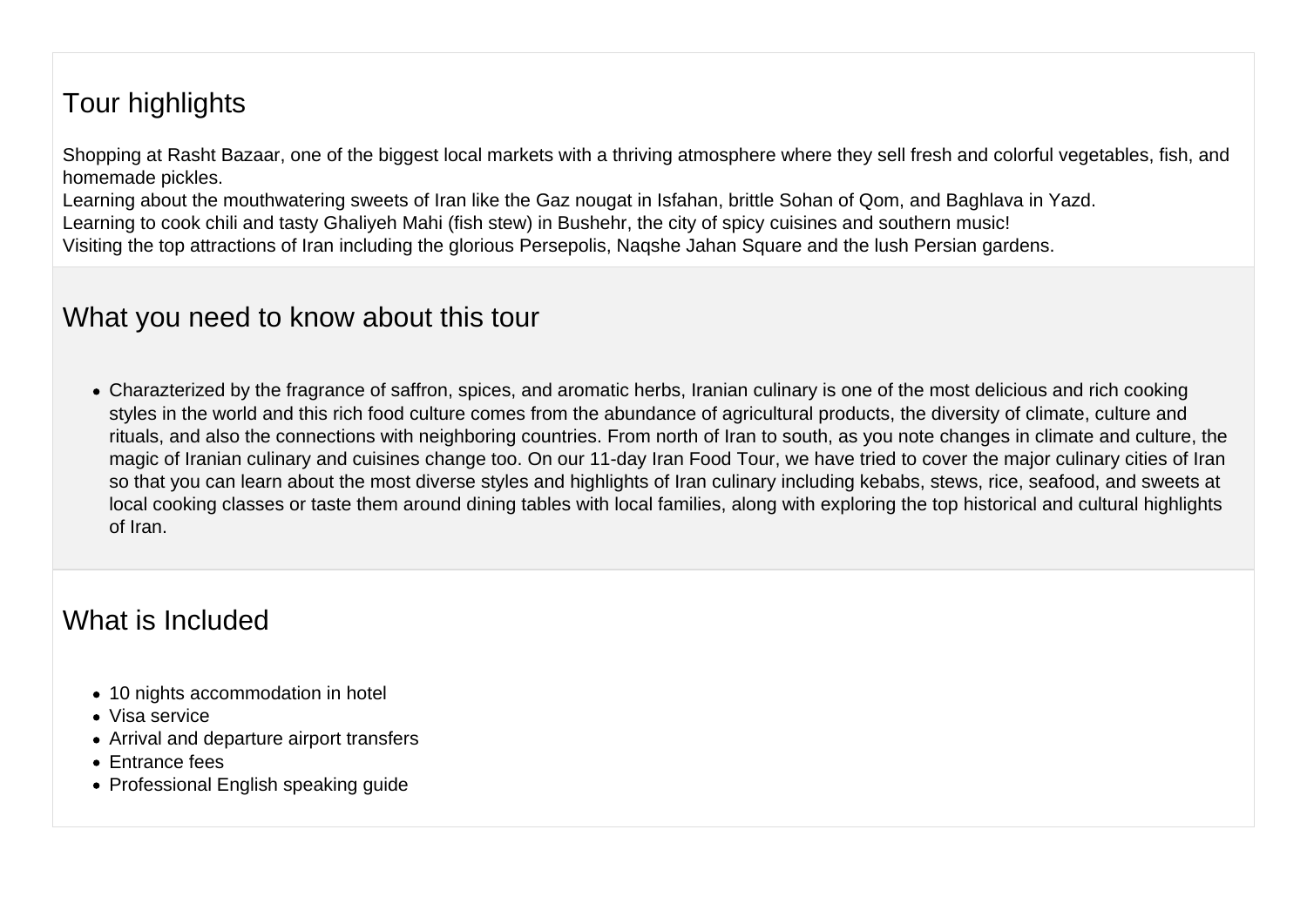## Tour accommodations:

Night stay in Hotel in Tehran, Night stay in Hotel in Rasht, Night stay in Hotel in Qazvin, Night stay in Hotel in Kashan, Nights stay in Hotel in Isfahan, Night stay in Hotel in Yazd, Nights stay in Hotel in Shiraz, Night stay in Hotel in Bushehr

Tour Meals:

10 Breakfasts, 1 Lunch, 6 Dinner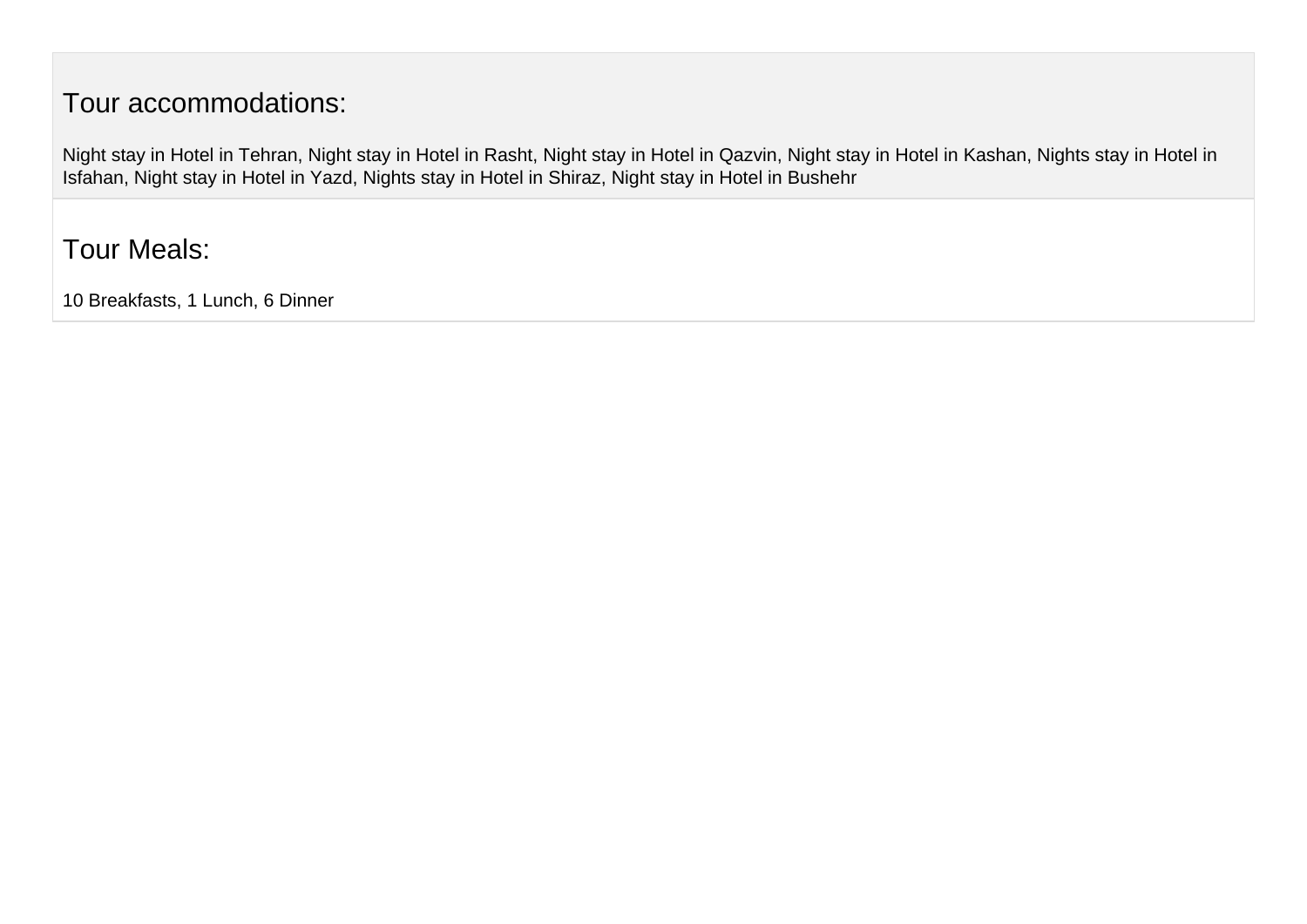Day 1: Arrival Day

Welcome to Iran! Arrive at IKA INTL Airport in Tehran, the big capital of Iran and get transferred to your hotel. After your hotel check in and meeting your guide, you can do some sightseeing in Tehran like visiting the [Iran National Museum](https://www.packtoiran.com/blogs/detail/117/Exploring-the-history-of-Iran-at-the-National-Museum-of-Iran) and the glorious Golestan Palace. In the evening you will join a local family to have your first Iranian home cooked meal. Tonight's dinner will be Ghormeh Sabzi, which is a green stew with lamb pieces and beans served with rice.

Optional Excursions

- Iran National Museum
- Golestan Palace

Accommodation: Hotel in Tehran

Tour Meals: Dinner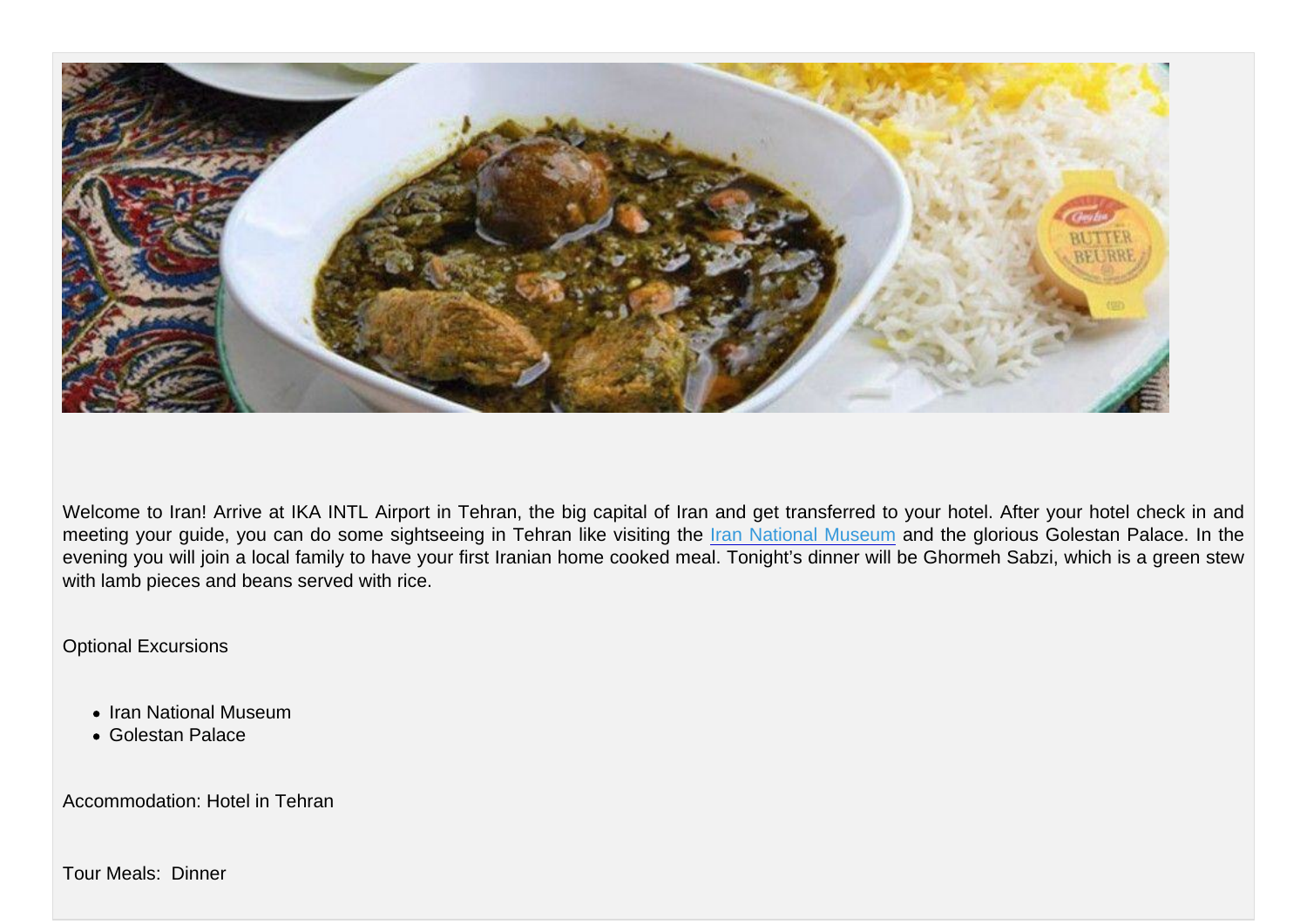#### Day 2: Aromatic cuisine of Rasht

You will be transferred to Mehr Abad Airport to catch a flight to [Rasht](https://www.packtoiran.com/tours/?city=39/Rasht) the foodie capital of Iran. Rasht is located in the north of Iran, which is a very lush area located near the Caspian Sea with a high rainfall and plenty of herbs and fish, making Rasht cuisine so tasty and aromatic. Meet your host in Rasht and do some shopping in the thriving bazaar of Rasht, where you can find fresh and colorful herbs and fruits and different types of fish. Then start your cooking class in the evening and learn how to cook Mirza Ghasemi (made with barbecued eggplant, garlic, tomato and egg), Shami Kebab, or Pan Kebab and some other side dishes.

Included Excursions

Rasht Bazaar

Accommodation: Hotel in Rasht

Tour Meals: Breakfast Dinner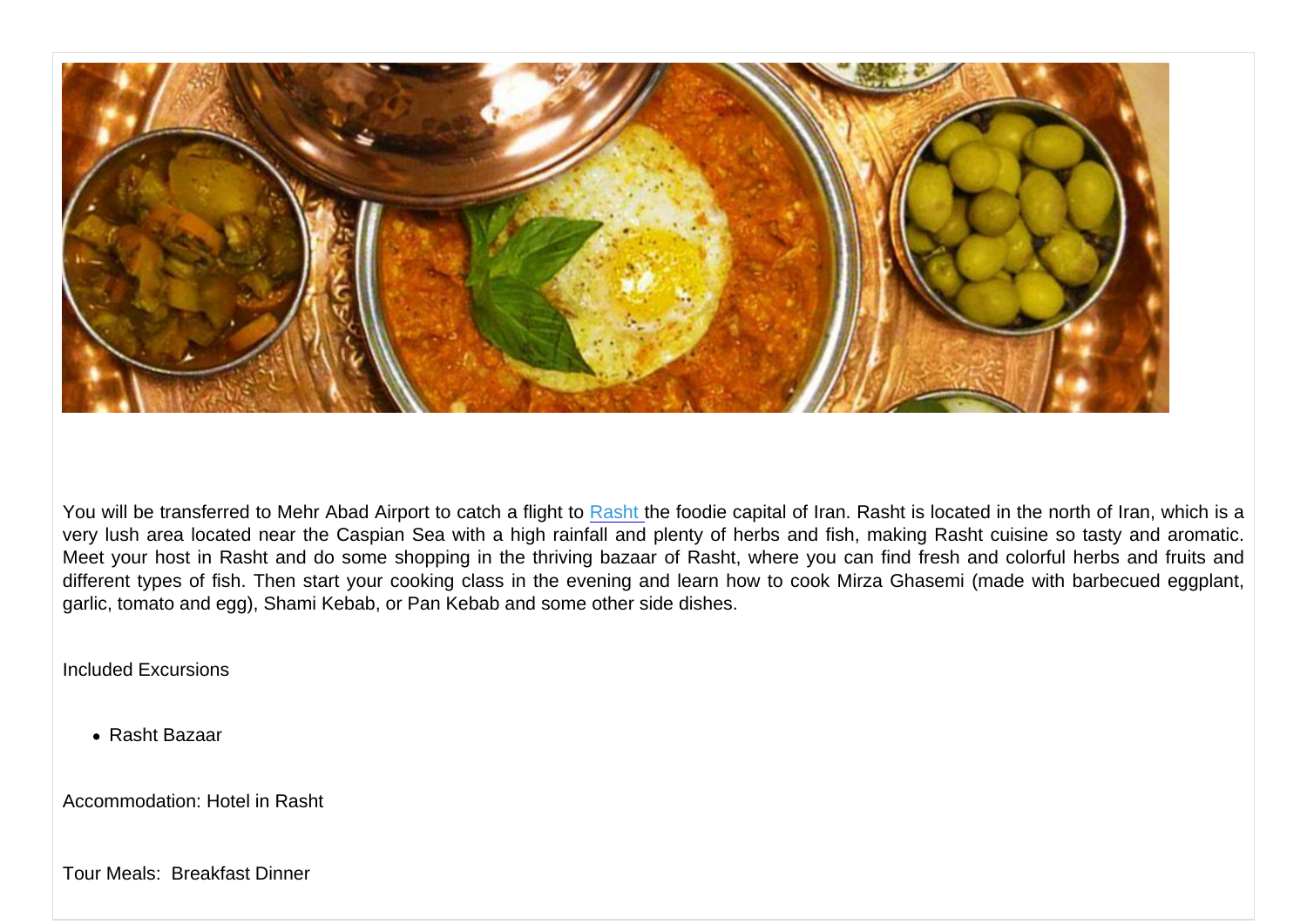

Say goodbye to northern Iran and drive to Qazvin (175 km). In the afternoon enjoy having lunch with a local family and taste Qazvin's famous cuisine, called Gheimeh Nesar, glorious jeweled rice with mutton. In the evening, do some sightseeing in the city of Qazvin, including the Chehel Sotun palace and Imamzadeh Hossein

Included Excursions

- Qazvin Chehel Sotun Palace
- Imamzadeh Hossein

Accommodation: Hotel in Qazvin

Tour Meals: Breakfast Lunch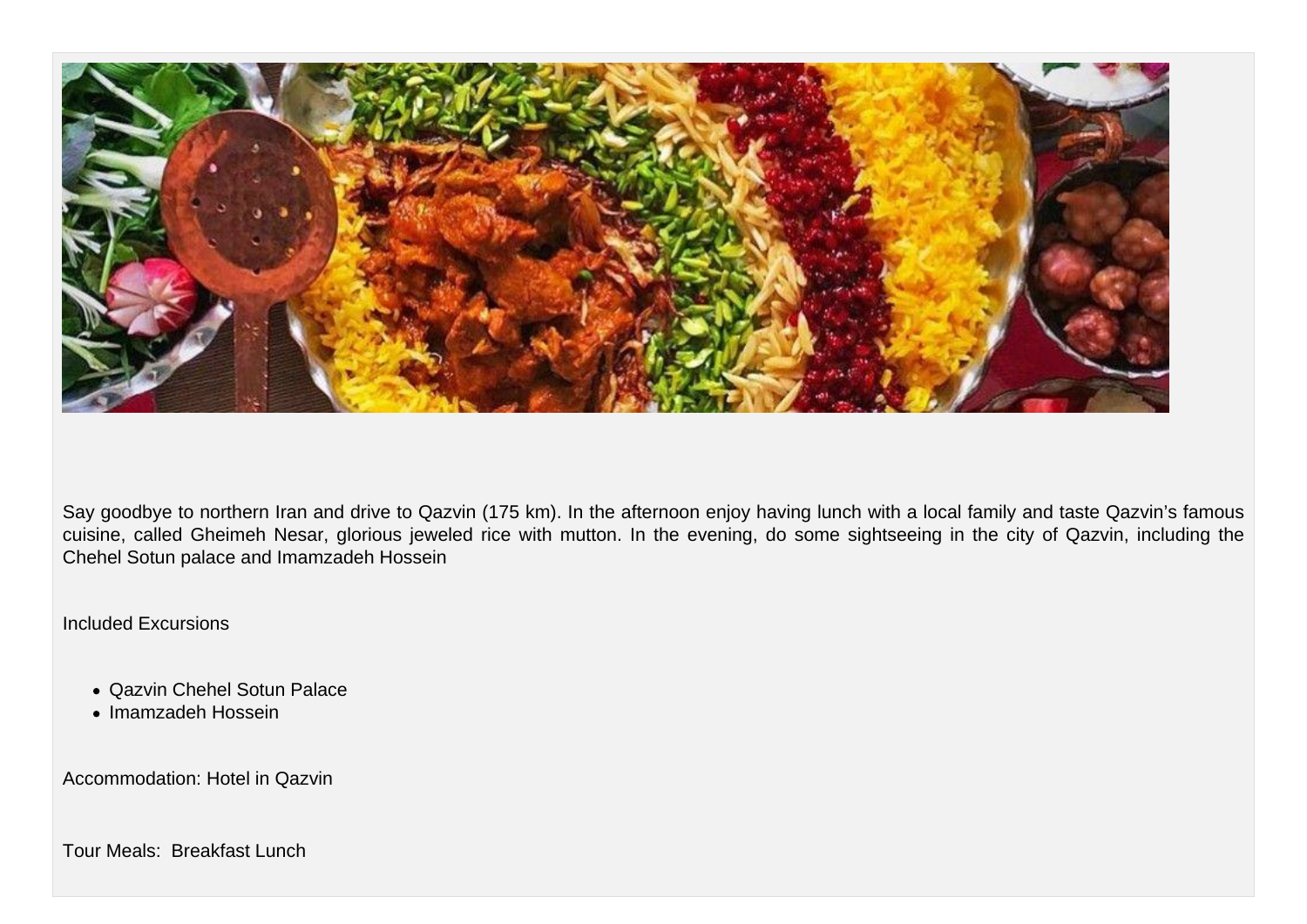

Drive to Kashan via Qom (340 km). In Qom visit the Sohan making factories to learn how this sweet is made. Sohan is a saffron brittle toffee made with flour, egg, rose water, and nuts, etc. Continue to Kashan and after your hotel check in, join your leader for a Kashan city tour including the historical Tabatabai House, Sultan Amir Ahmad Bathhouse and the Fin Garden.

Included Excursions

- Tabatabai House
- Sultan Amir Ahmad Bathhouse
- Fin Garden

Accommodation: Hotel in Kashan

Tour Meals: Breakfast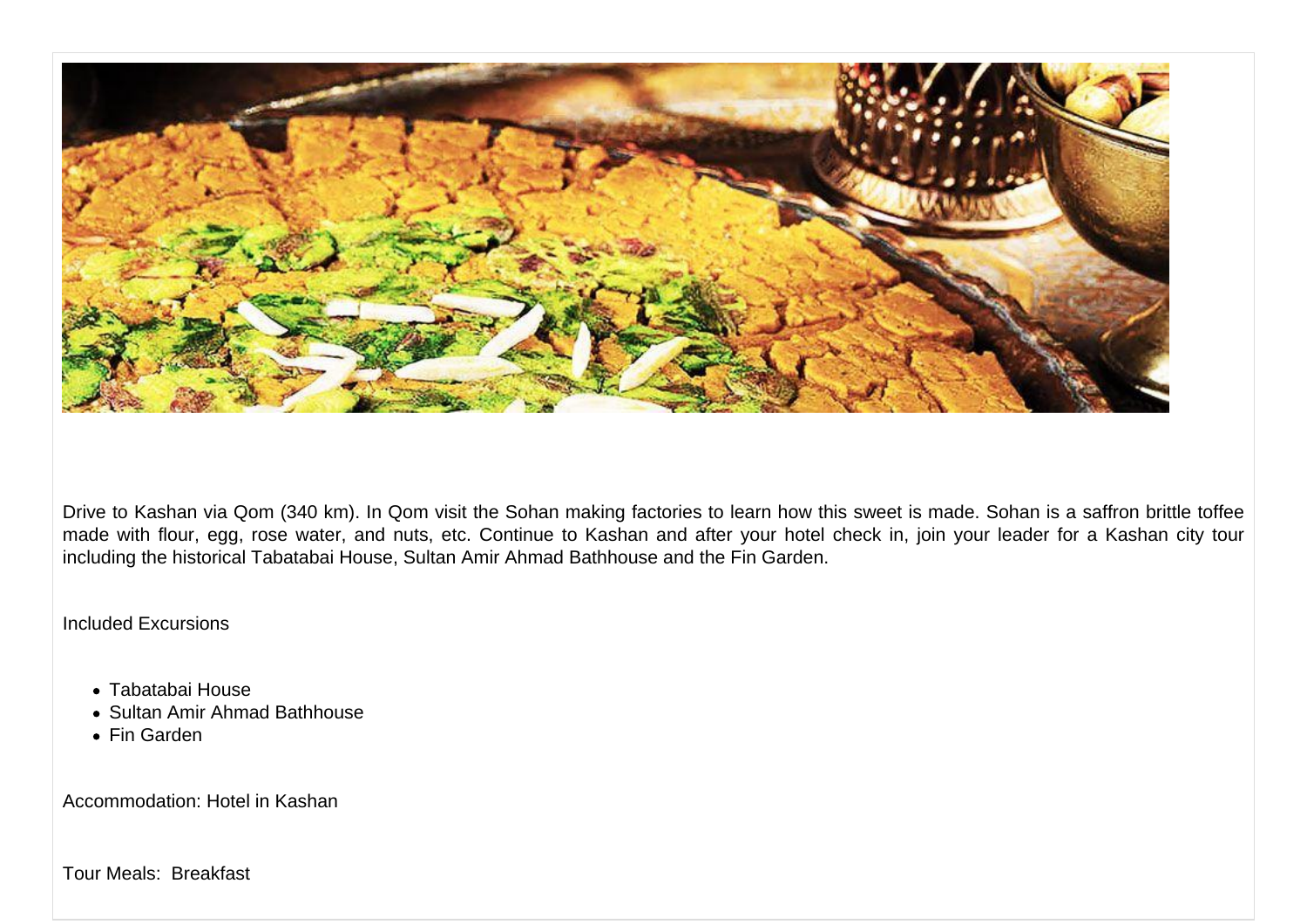

Continue your trip to the magnificent city of Isfahan (218 km). Today you will go to a traditional sweet factory to learn about Gaz, this famous nougat made specifically in Isfahan. Gaz is mainly made of the sap of the Gazangebin bush and mixed with pistachios or almonds. In the afternoon, join your cooking class in Isfahan to cook Biryani, minced lamb cooked over a fire and served on a piece of Taftoon bread and the unique side dish of Isfahan named Khorest e mast (Yogurt stew), made with yogurt, lamb, saffron and sugar! In the evening take a walk by the Zayandeh Rood River and visit the historical bridges Si- o Se Pol and Khaju Bridge.

Included Excursions

• Si- o Se Pol and Khaju Bridge

Accommodation: Hotel in Isfahan

Tour Meals: Breakfast Dinner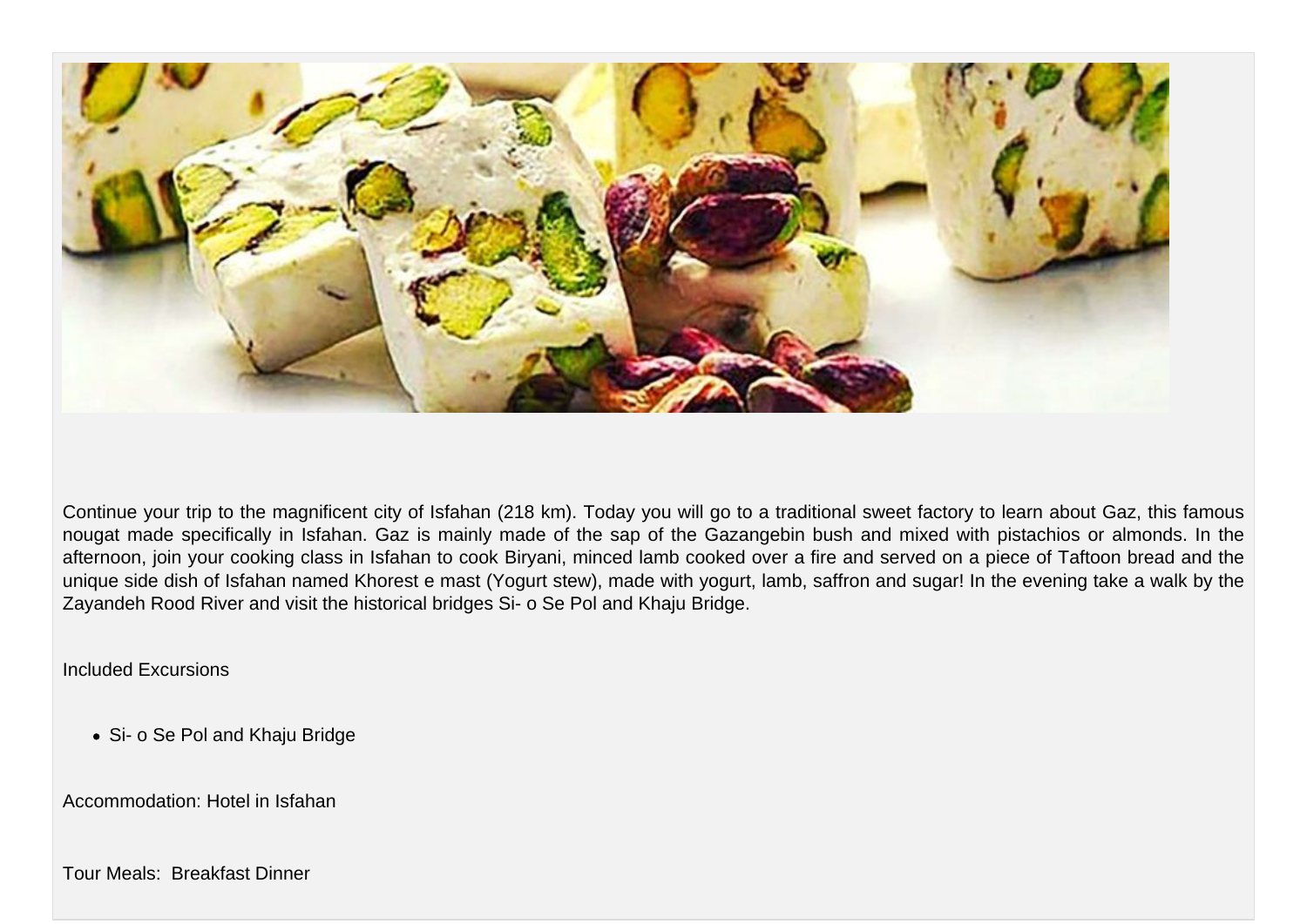Day 6: Isfahan city tour

Today you are going to enjoy a city tour of Isfahan. Isfahan was the capital of Iran during the reign of Shah Abbas the Safavid King (16th and 17th centuries BC), who paid a lot of attention to Iran's art and architecture. Royal palaces, glorious mosques and charming gardens were built in Isfahan and many renowned travelers and ambassadors made journeys to this city. Visit the [Naqsh-e Jahan Square](https://www.packtoiran.com/blogs/detail/111/Naqshe-Jahan-Square-one-of-the-most-scenic-historical-squares-of-world), the great Ali Qapu Palace, Sheikh Lotfollah and Jaame Imam Mosque and the Chehel Sotun Palace, which are all protected by UNESCO as world heritage sites. Then take a stroll through the old handicrafts bazaar around this square and finish your city tour by tasting Doogh and Gooshfil, exotic snacks at the famous tea house of the bazaar.

Included Excursions

- Naqsh-e Jahan Square
- Ali Qapu Palace
- Sheikh Lotfollah Mosque
- Imam Mosque
- Chehel Sotun Garden and Palace

Accommodation: Hotel in Isfahan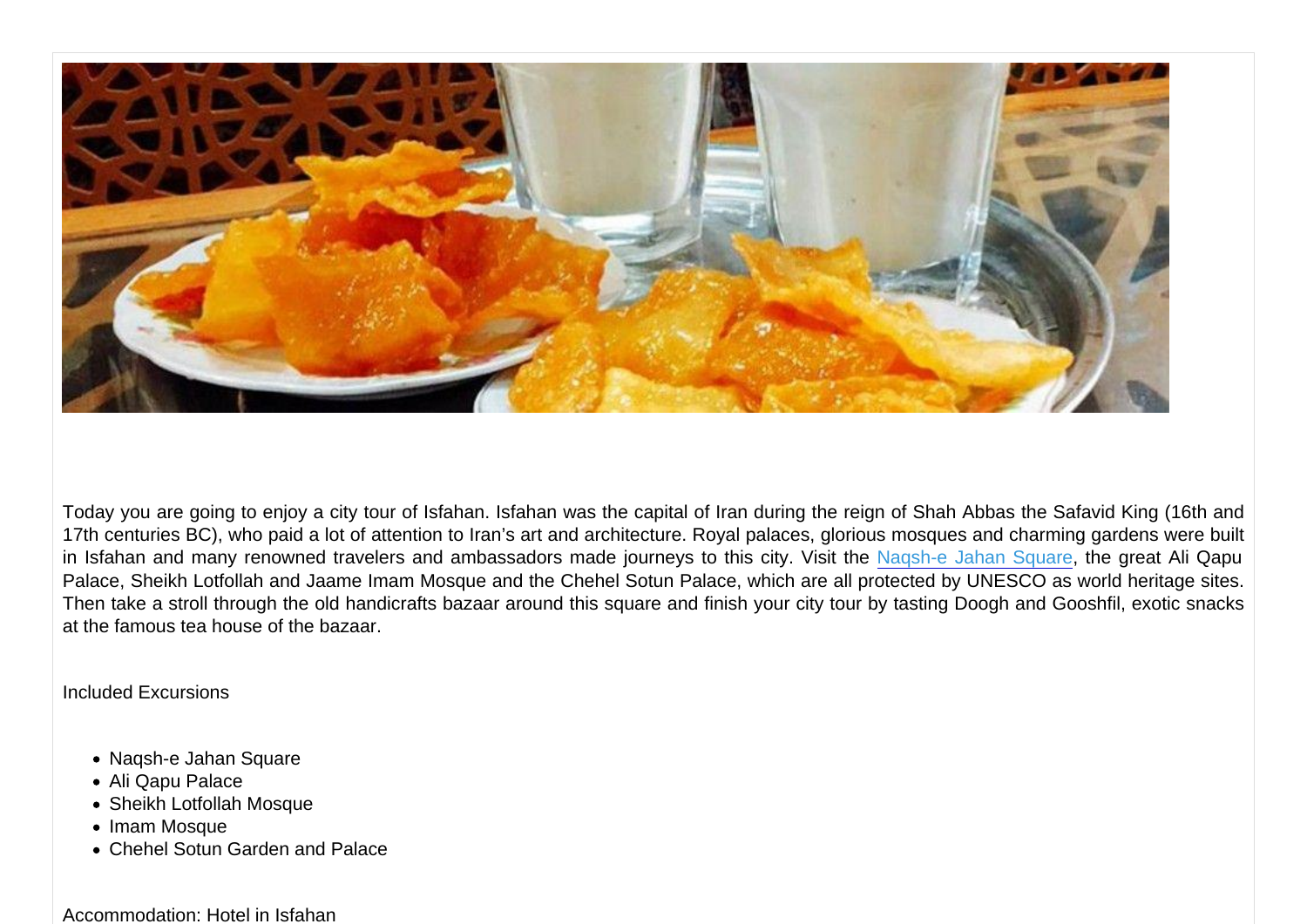

Enjoy a road trip through the central desert and drive to the historical city of Yazd (320 km), famous for its labyrinth of old alleys and mud brick houses and this old neighborhood is protected by UNESCO. Enjoy a city walking tour and visit the Zoroastrain legacies including the Tower of Silence and the Fire Temple and then visit the old city district, Amir Chakhmaq Square and the Jaame Mosque of Yazd. With numerous sweet factories and confectioneries making a variety of traditional and tasty sweets with special recipes, Yazd is also known as the city of sweets! Visit a traditional sweet workshop and taste Iranian Baklava, Pashmak (Iranian cotton candy), and Ghotab. In the evening join your cooking class and learn how to cook Gheyme Yazdi.

Included Excursions

- Zoroastrian Fire Temple
- Yazd Jaame Mosque
- Towers of Silence
- Amir Chakhmaq Square

Accommodation: Hotel in Yazd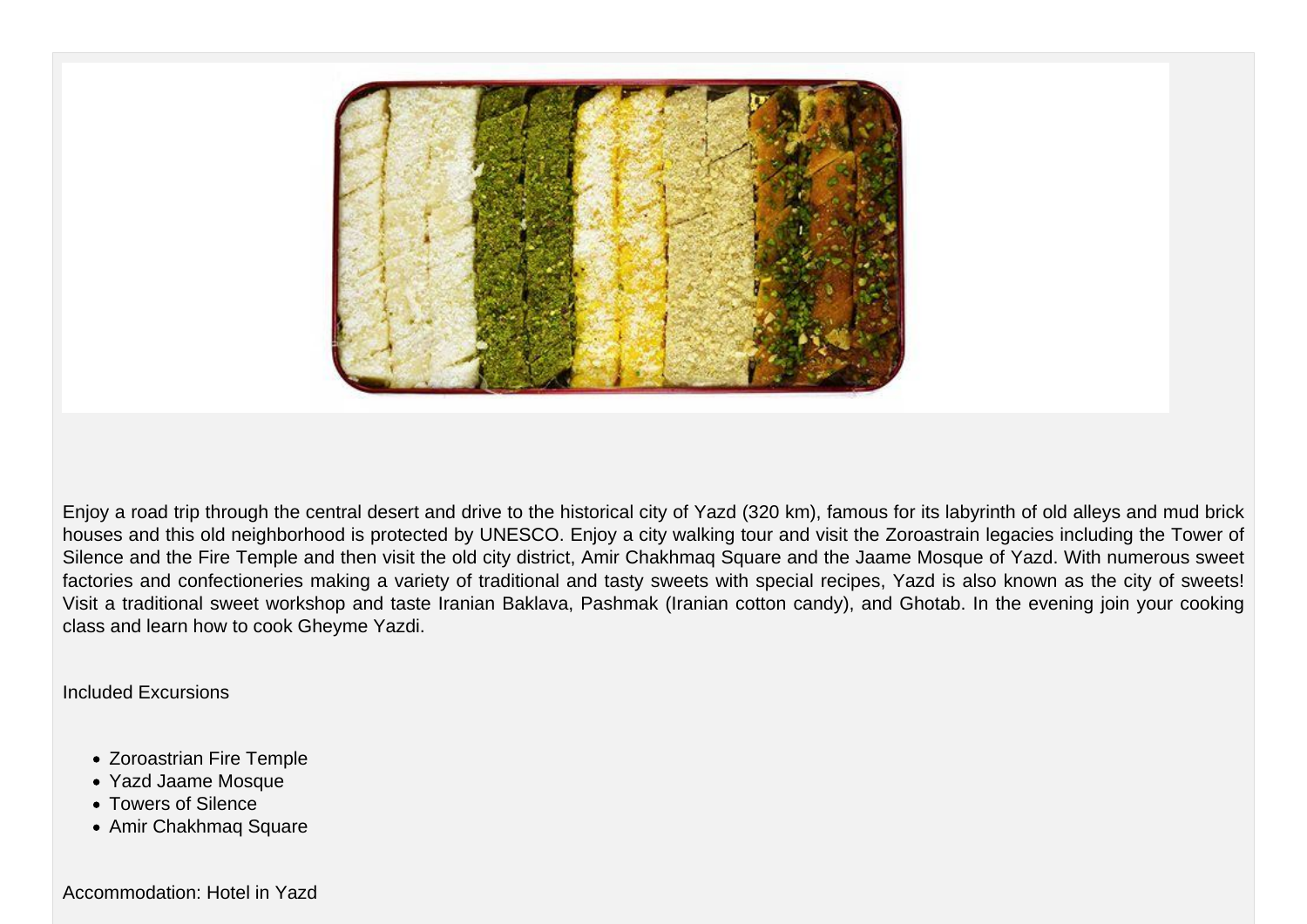

Early in the morning start your road trip to Shiraz (440 km), and on the way visit Pasargadae the ancient capital of Cyrus the great, which is protected as a world heritage site by UNESCO. In the evening visit the historical Zand complex including the Karimkhan Citadel, Vakil Mosque and the thriving Vakil Bazaar where you will find a lot of Iranian spices and dried herbs. Then taste some traditional ice cream made in Shiraz with fresh milk, rose water and nuts and the amazing fizzy desert of this city called Faloodeh. You will also get familiar with the herbal drinks of Shiraz and hear about their hot and cold essence theory of herbs and foods.

Included Excursions

- Vakil Bazaar and the Mosque
- Pasargadae
- Karimkhan Citadel

Accommodation: Hotel in Shiraz

Tour Meals: Breakfast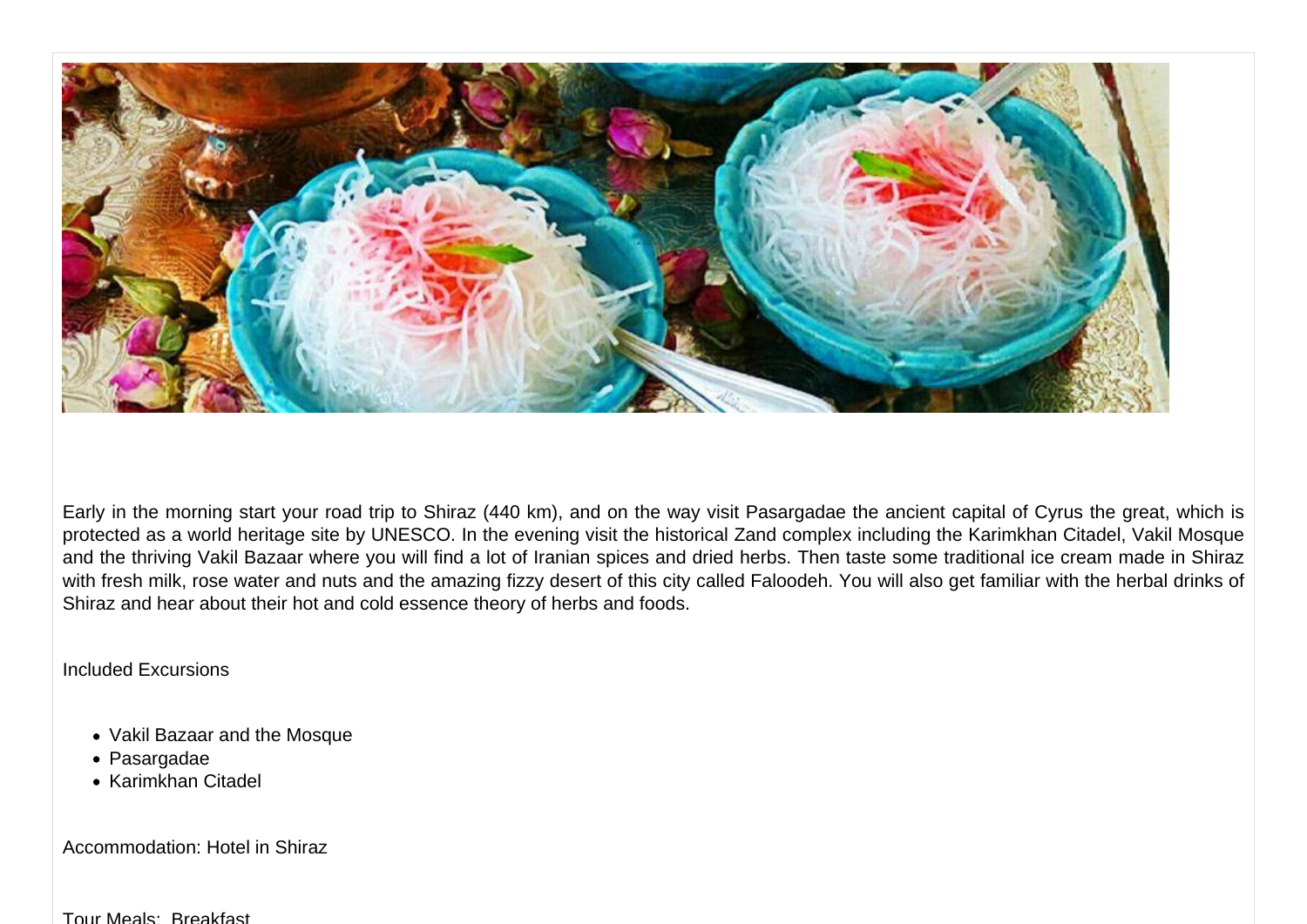Day 9: The Achaemenid Day

Today you will have an excursion to [Persepolis](https://www.packtoiran.com/blogs/detail/102/Persepolis---The-ancient-city-of-Achaemenids) (60 km) the fabulous legacy of the Achaemenid kings, but before that you will visit the charming Nasir al Molk Mosque known as the Pink Mosque. The ruins of Persepolis belong to the ceremonial city of Parseh with glorious palaces, bass reliefs and high columns. You will also visit the Necropolis and the ancient tombs of the Achamenid kings above the amazing Sassanid bass reliefs. Drive back to Shiraz and after visiting the Tomb of Hafez (the great Persian poet), learn to cook Kalam Polo with a local chef and enjoy it as your dinner. Kalam Polo (cabbage rice), which is the traditional cuisine of Shiraz, is a mixture of small meat balls cabbage and rice, which is a specialty in Shiraz.

Included Excursions

- Persepolis
- Necropolis
- Tomb of Hafez
- Nasir al Molk Mosque

Accommodation: Hotel in Shiraz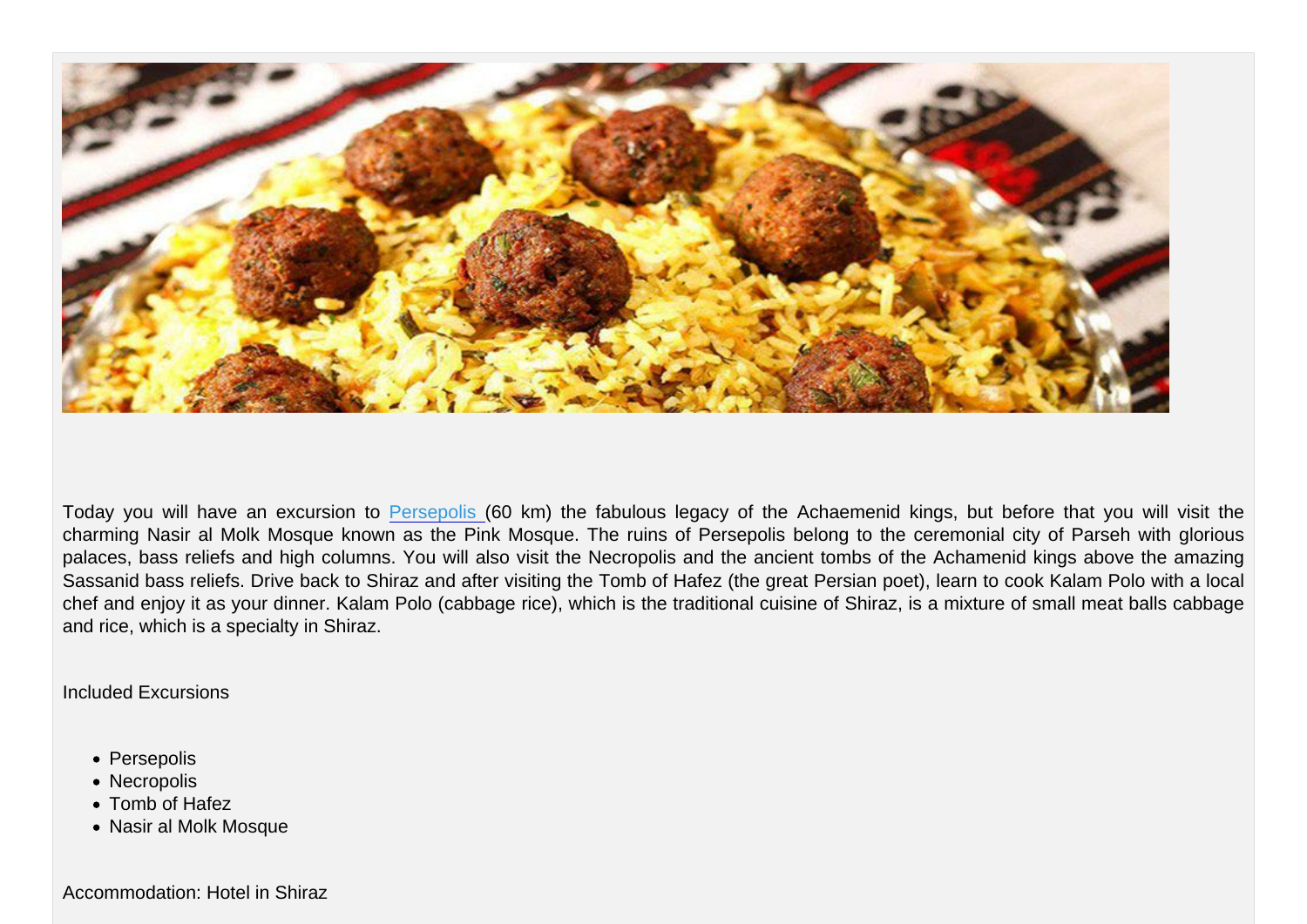

Drive to the southern Iran to visit Bushehr (296 km), a famous port on the Persian Gulf. Bushehr is the city of warmhearted people, energetic southern music and spicy sea food! In the afternoon enjoy your last cooking class and see how the locals of Bushehr cook their most amazing dish, called Ghaliyeh Mahi. This fish stew is made with aromatic herbs like parsley and lots of garlic and spices. Tonight you can spend some time at a beach park and meet the locals.

Accommodation: Hotel in Bushehr

Tour Meals: Breakfast Dinner